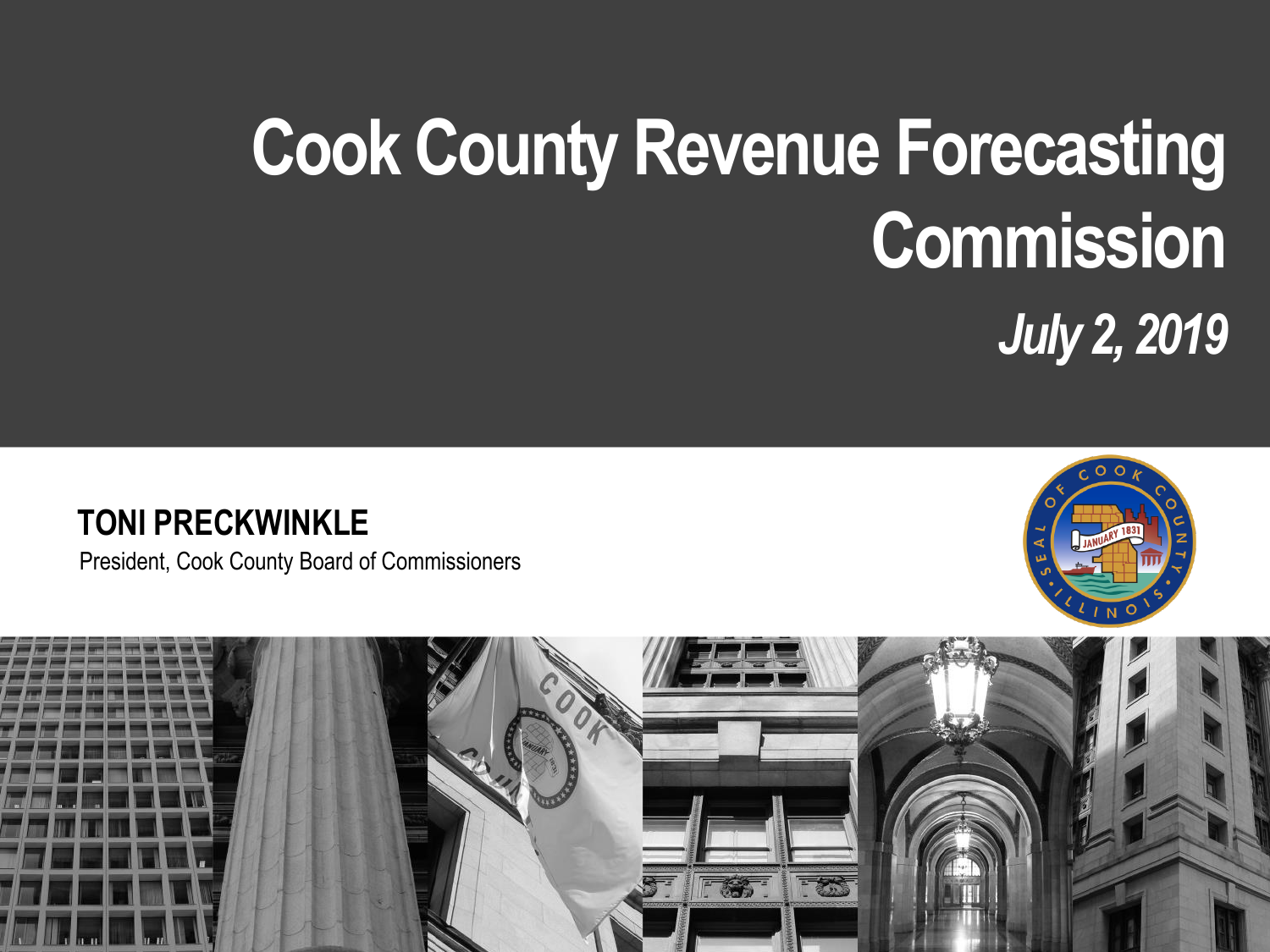



- 1. Area of Focus
- 2. Methodology Approach
- 3. Home Rule Tax Types
- 4. Forecasting methodologies and assumptions
- 5. Future tax types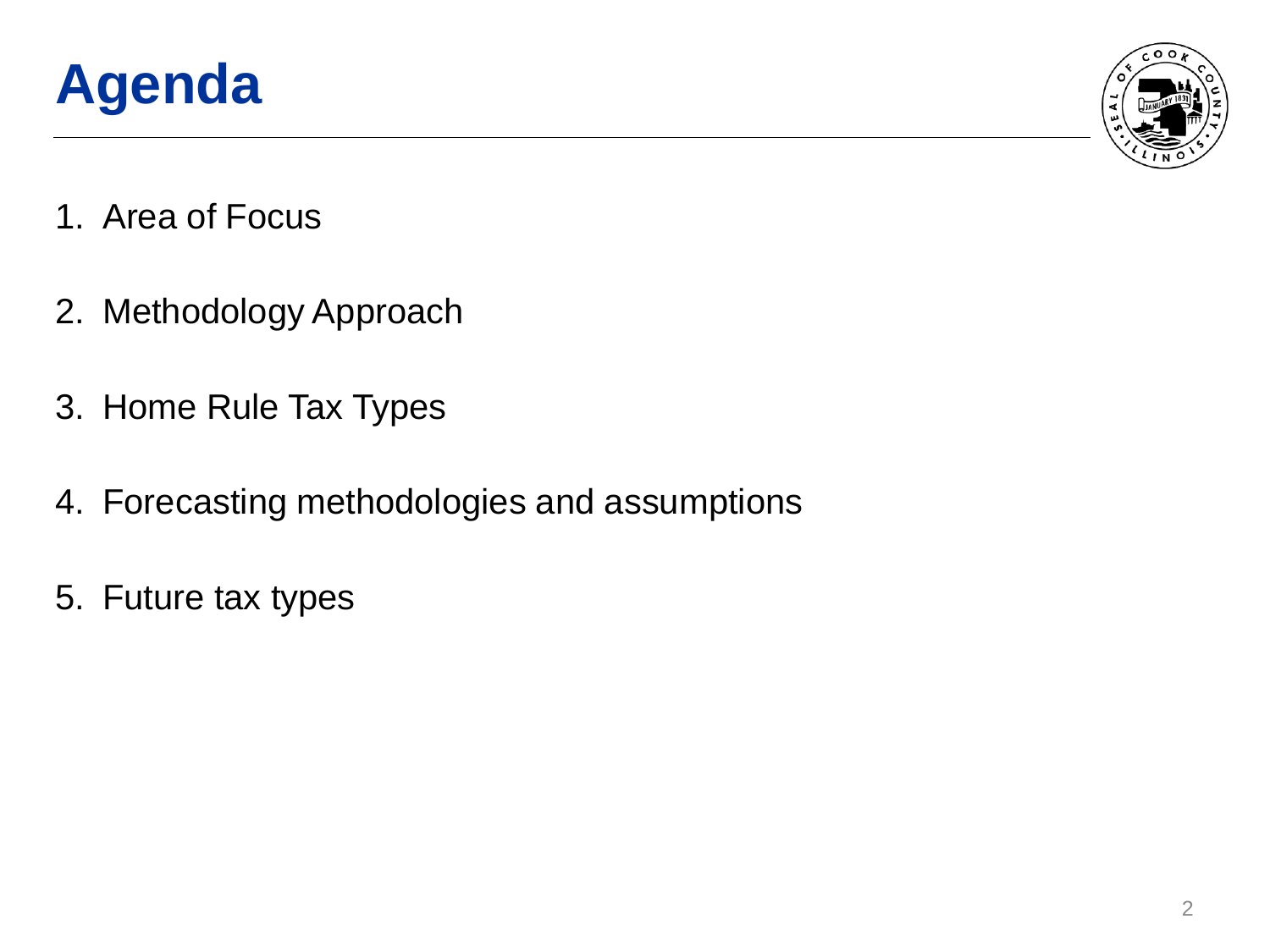### **Area of Focus**



- 1. Cook County has over 60 different revenue sources that are in the following categories and account for \$5.6 Billion in FY2019:
	- a. Home Rule Taxes (Property, Sales and other Excise taxes)
	- b. Fees & Licenses (includes Special Purpose Revenues)
	- c. Grants, Other Government Reimbursements & Miscellaneous
- 2. The Bureau of Finance is responsible for forecasting the County's Home Rule Taxes
- 3. Fee generating agencies and departments, that include the separately Elected Offices and the Health System are responsible for estimating fees and licensing revenues
- 4. The Revenue Forecasting Commission will focus its efforts mainly on the Home Rule Taxes that are over \$30 Million, which account for \$1.5 Billion in revenues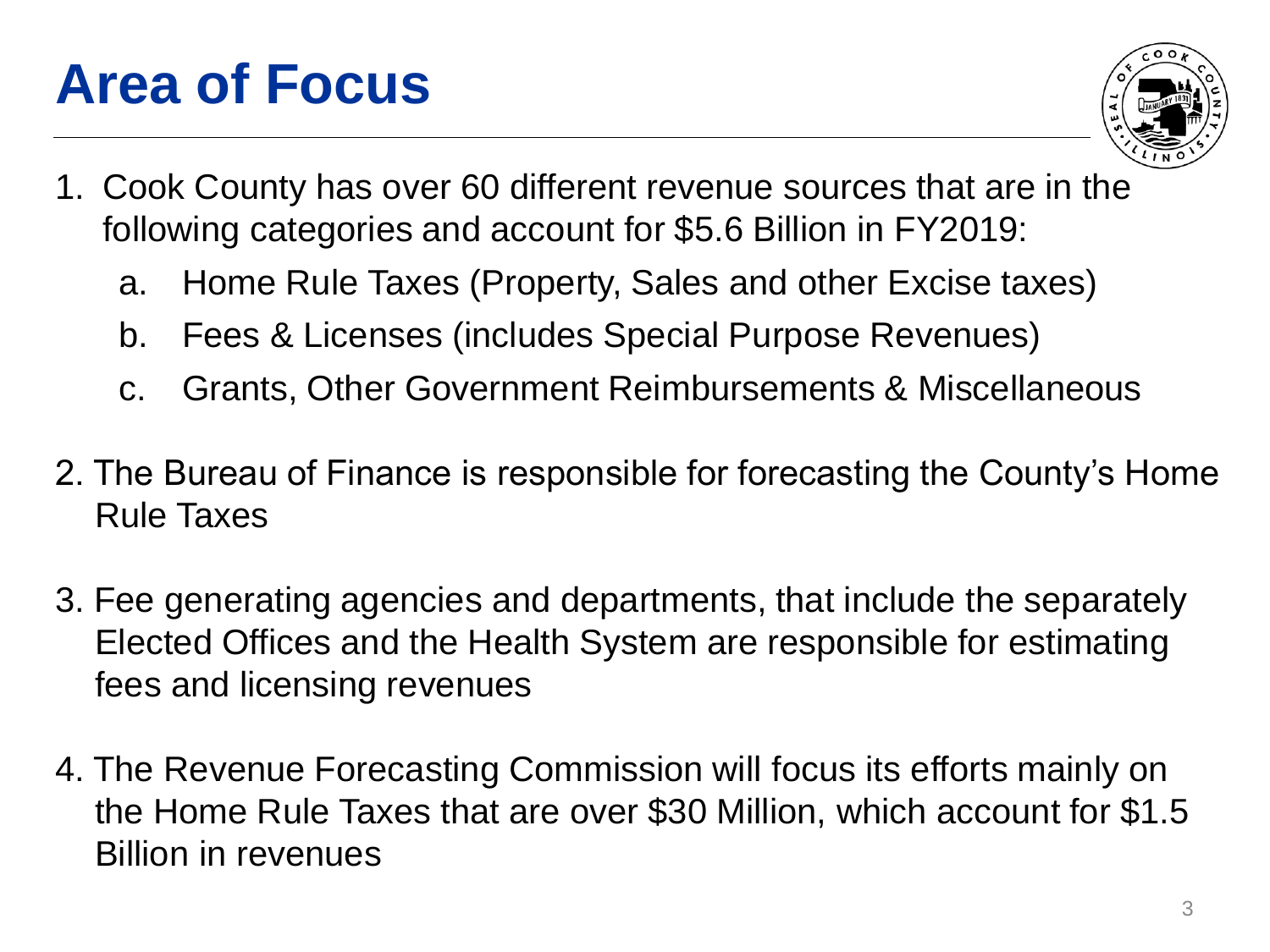## **Methodology Approach**

- 1. Factors to consider
	- i. Historical Trends
	- ii. Economic Trends
	- iii. Regulatory Impacts
	- iv. Management Initiatives
- 2. Look at different trends based on longevity of data set:
	- i. Compounded Annual Growth Rates
	- ii. Linear Regression Analysis
- 3. Review tail events like rate increases or management initiatives (audits) that may skew data in a given year and smooth those out
- 4. Tend to be more conservative when trends are indicating growth and moderate when trends indicate a decline
- 5. For new revenue start off with an independent study or other jurisdiction's projections and adjust it for County population

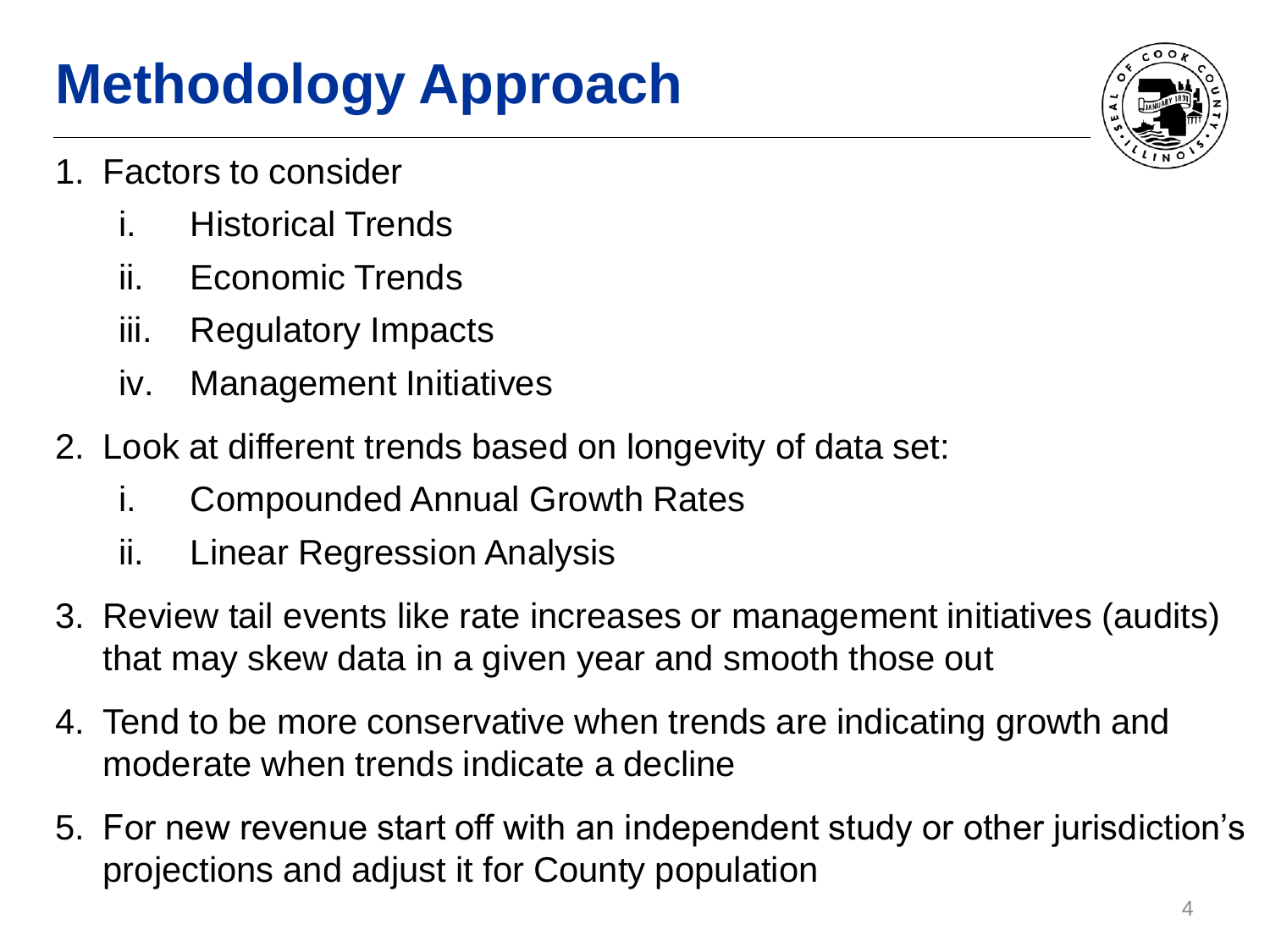### **401155-County Sales Tax**



| <b>Revenue</b><br><b>Source</b>             | 2019  | 2020  | 2021  | 2022  | 2023  | 2024  |
|---------------------------------------------|-------|-------|-------|-------|-------|-------|
| <b>Sales</b><br><b>Tax</b><br>(In Millions) | 831.8 | 852.6 | 877.1 | 898.9 | 921.1 | 944.0 |

Methodology:

- Considered multiple sources including Federal Reserve, Survey of Professional Forecasters and The Wall Street Journal's Survey of **Economists**
- Adjusted Fed GDP for average historical error.

- A high correlation (RSQ of .86) between National GDP and the change in Sales tax provides significant confidence in this method.
- However, Mid-west growth lags the nation by about 0.5%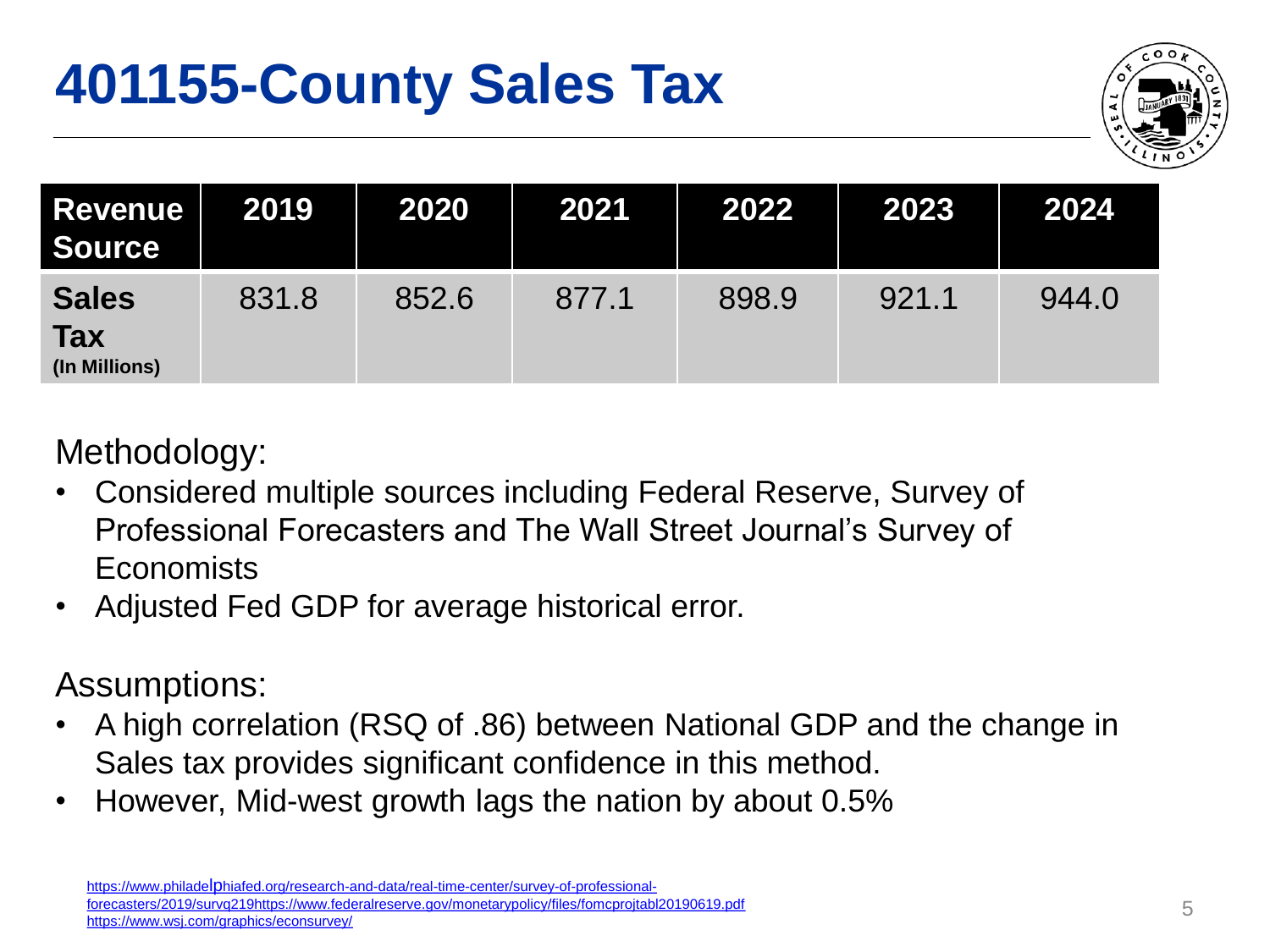#### **401155-County Sales Tax cont.**

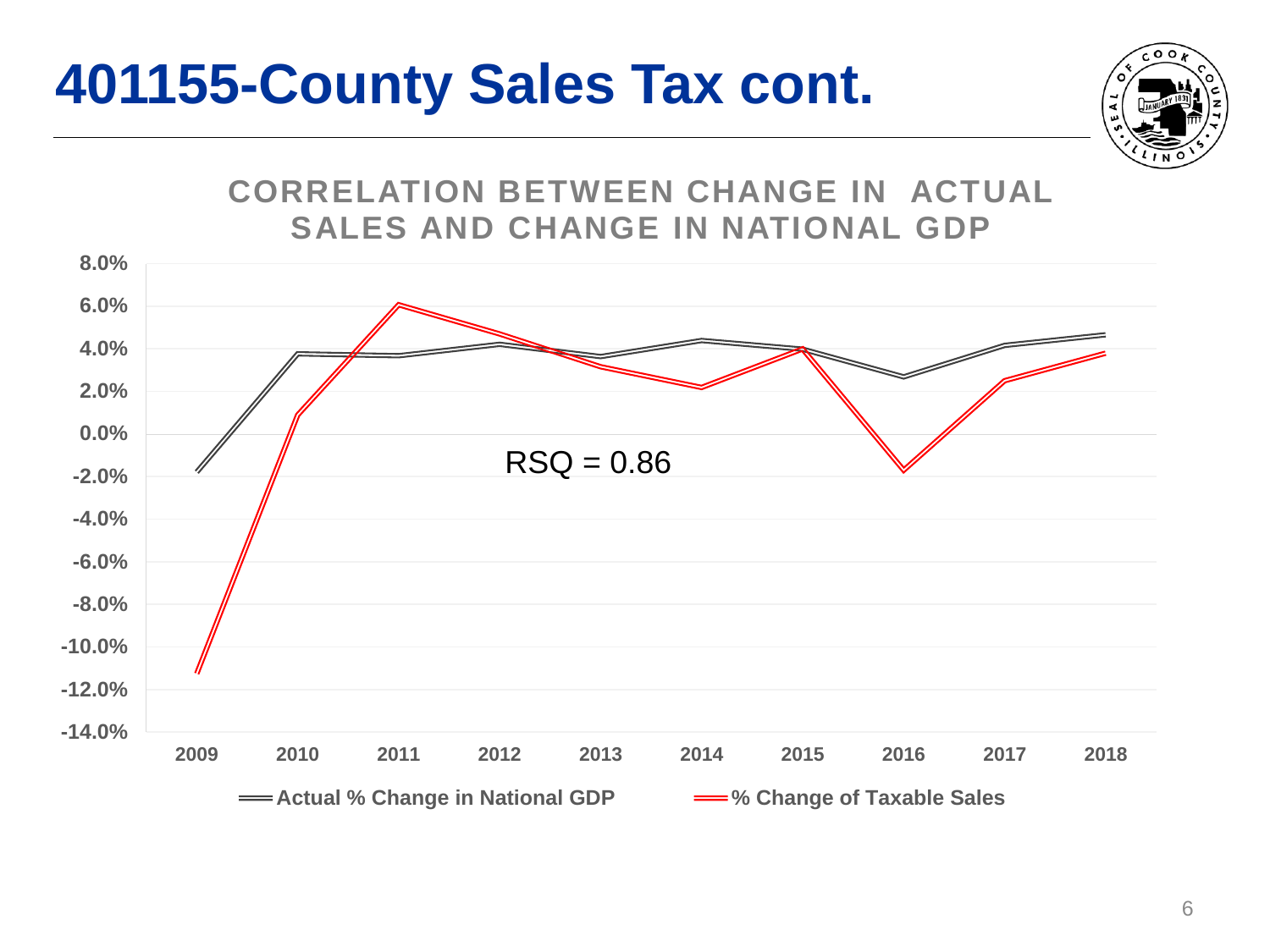## **401155-County Sales Tax cont.**



**ACTUAL CHANGE IN NATIONAL GDP VS FEDERAL RESERVE JUNE PROJECTION**

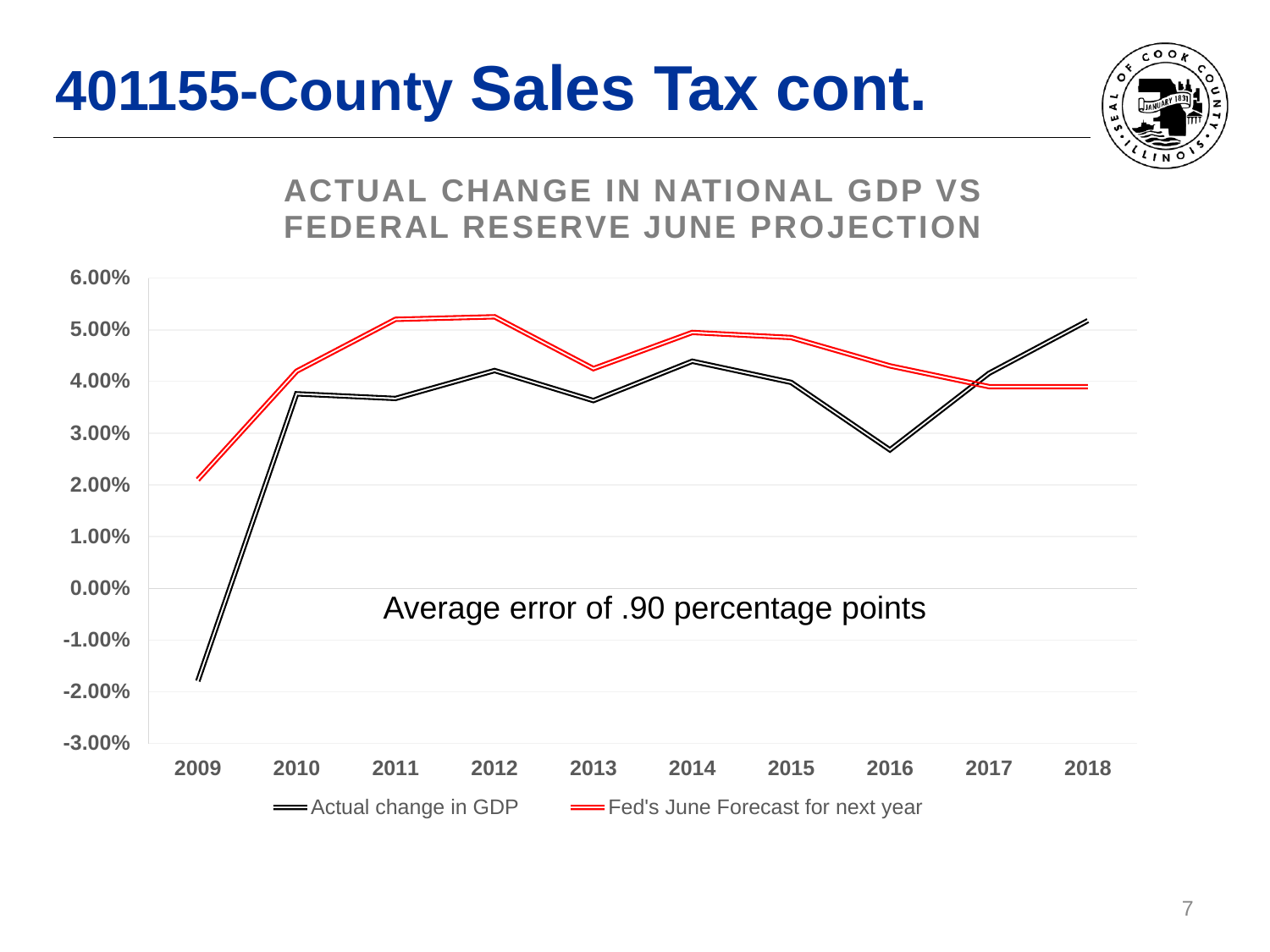

| <b>Revenue</b><br><b>Source</b>                | 2019  | 2020  | 2021   | 2022  | 2023  | 2024  |
|------------------------------------------------|-------|-------|--------|-------|-------|-------|
| <b>Property</b><br><b>Tax</b><br>(In Millions) | 767.9 | 775.3 | 780.15 | 785.2 | 790.3 | 795.6 |

Methodology:

- The County's Base Property Tax levy is \$720.4 million and has not changed since 1996.
- Starting in 2012 the County began realizing the additional revenue associated with expiring TIFs, Incentives and Construction of New Properties.
- The 2020 estimate is based on the cumulative value of the above since 2012 plus the County's share for 2018 as published by the Cook County Clerk. Assumptions:
- Accordingly, the County will receive .00489 (Our Agency Rate) of the 1.5 billion EAV of the above. (See New Property Report).
- 2020 Property tax revenues will be approximately equal to the 2018 tax year published by the Clerk in June of this year.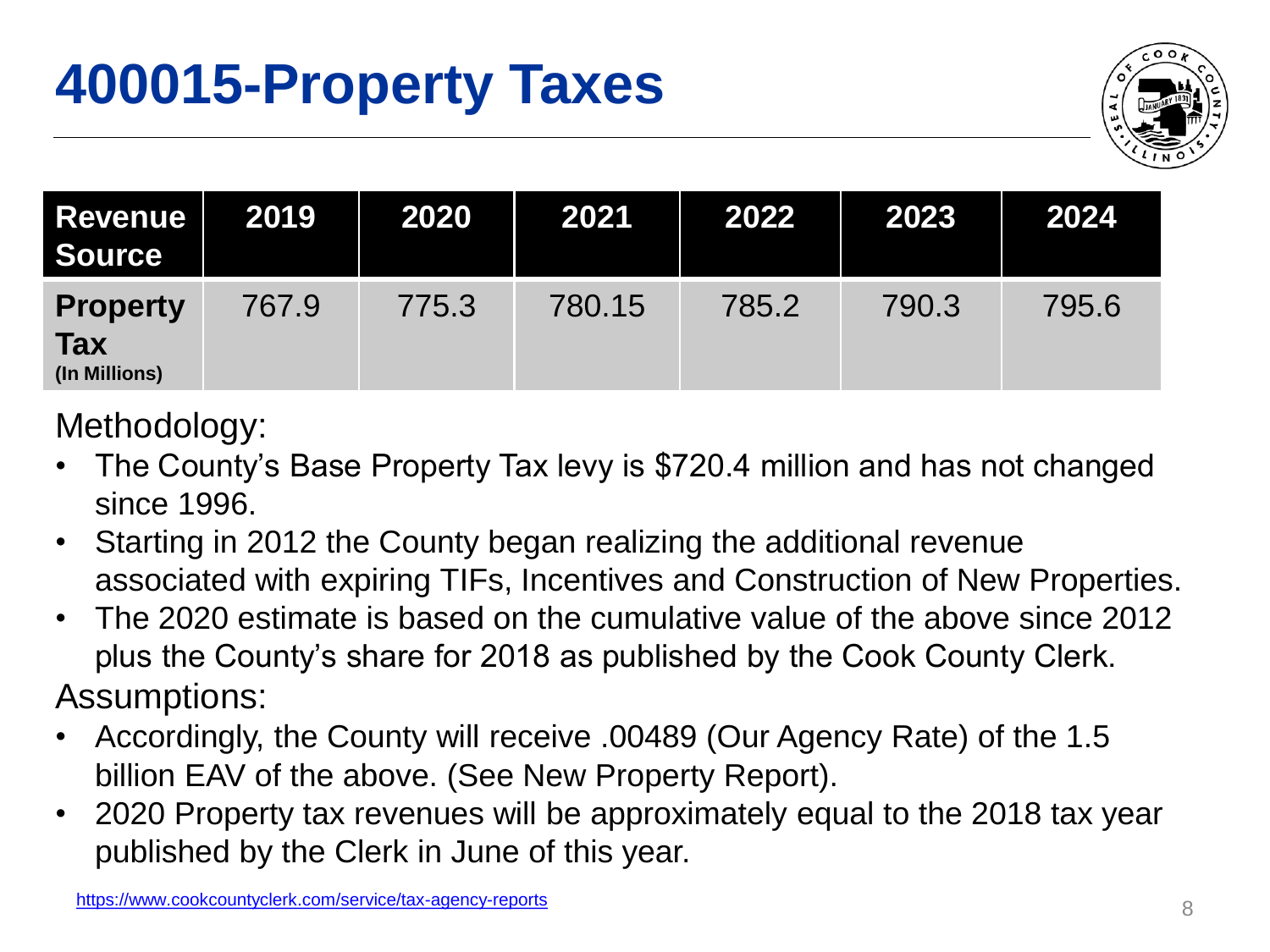

| <b>Revenue</b><br><b>Source</b>                | 2019  | 2020  | 2021   | 2022   | 2023   | 2024   |
|------------------------------------------------|-------|-------|--------|--------|--------|--------|
| <b>Property</b><br><b>Tax</b><br>(In Millions) | 767.9 | 775.3 | 780.15 | 785.16 | 790.30 | 795.56 |

Out Year Methodology:

• Property Tax Base, Expiring TIFs, and Expiring Incentives are not projected to increase at this time.

Out Year Assumptions:

• New Property is projected to increase at the same rates as sales tax in accordance with economic growth and inflation.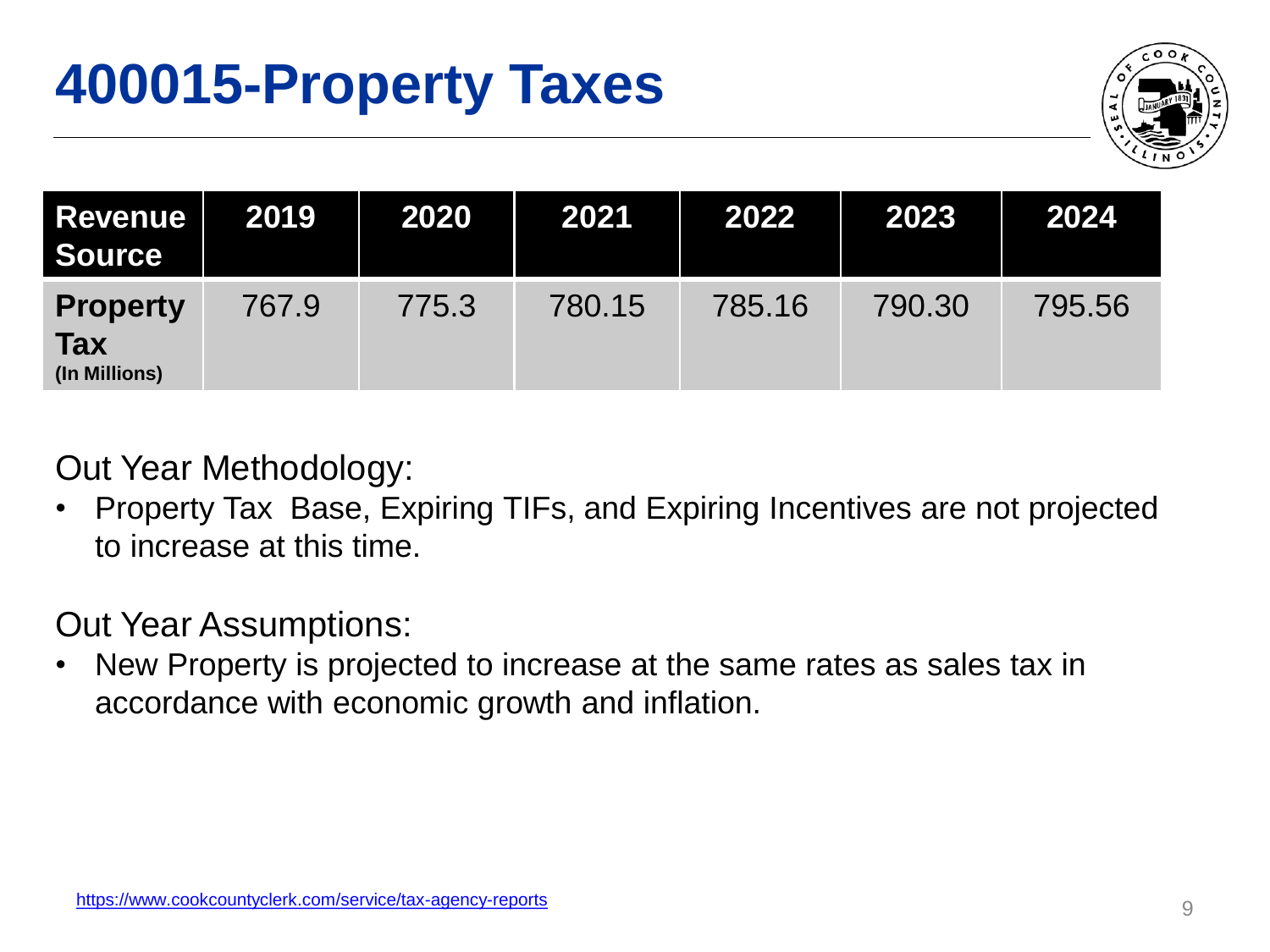

| Revenue  <br><b>Source</b>      | 2019 | 2020 | 2021 | 2022 | 2023 | 2024 |
|---------------------------------|------|------|------|------|------|------|
| <b>Use Tax</b><br>(In Millions) | 81.9 | 79.0 | 78.5 | 78.0 | 77.5 | 77.0 |

#### Methodology:

- Review 5 year historical trend with and without compliance related collections
- Review estimates for future new cars sales (Center for Automotive Research estimates, Feb. 2019)
- Look at general economic outlook (purchaser potential)
- Review any legislative changes
- Factor in any compliance initiatives or system changes

- Compliance related collections for Individual Use Tax will decrease based on volume available to take to OCA and Tax Intercept
- Minor downturn in overall new car sales as market has peaked and is on a slightly down plateau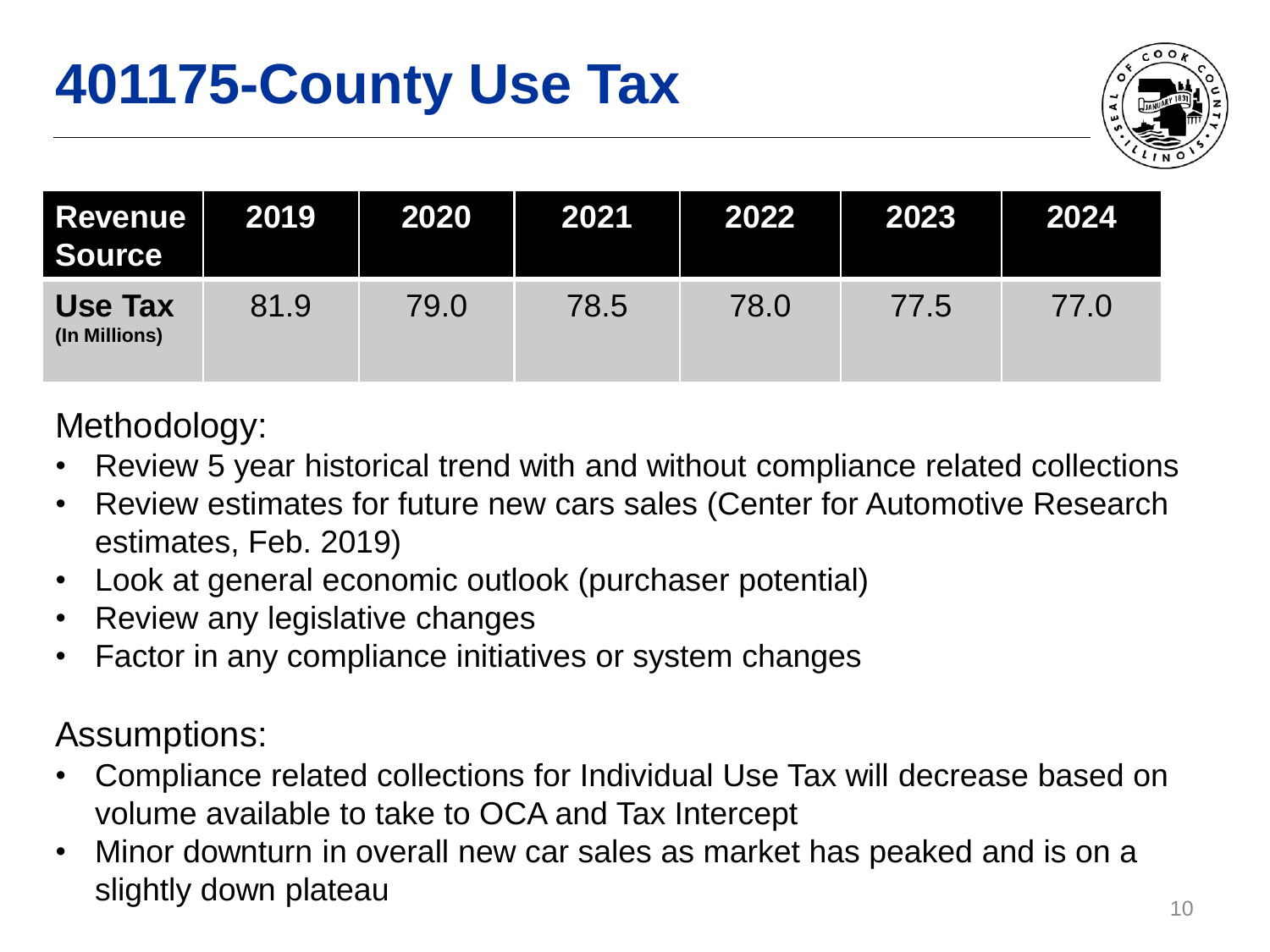

| <b>Revenue</b><br><b>Source</b> | 2019 | 2020 | 2021 | 2022 | 2023 | 2024 |
|---------------------------------|------|------|------|------|------|------|
| <b>Use Tax</b><br>(In Millions) | 81.9 | 79.0 | 78.5 | 78.0 | 77.5 | 77.0 |

Out Year Methodology:

- Considered, a 7 Year Linear regression, 10 year CAGR, and 3 year CAGR.
- Selected the 3 year CAGR

Out Year Assumptions:

- FY 2020 projection provided by DOR was used as the base
- Use tax is more likely to decline, than increase particularly when we take into consideration management initiatives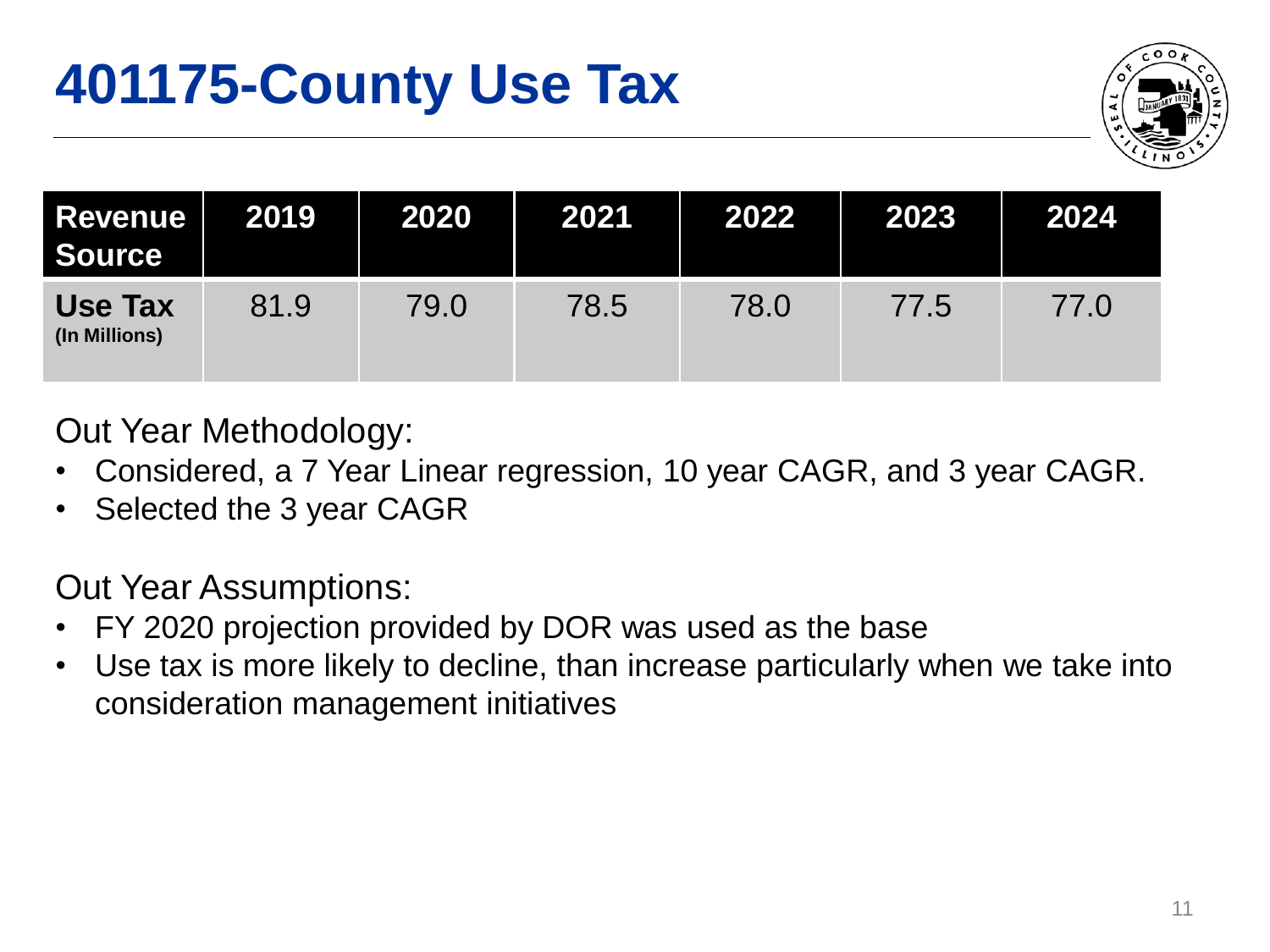## **401195-Gasoline / Diesel Tax**



| <b>Revenue</b><br><b>Source</b>                  | 2019 | 2020 | 2021 | 2022 | 2023 | 2024 |
|--------------------------------------------------|------|------|------|------|------|------|
| <b>Gas/Diesel</b><br><b>Tax</b><br>(In Millions) | 94.2 | 93.2 | 92.7 | 92.2 | 91.7 | 91.2 |

Methodology:

- Review 5 year historical trend with and without compliance related collections
- Look at general economic outlook (travel)
- Review any significant changes in industry/technology
- Review any legislative changes
- Factor in any compliance initiatives

- State tax increase will negatively impact our revenue, but due to a very inelastic market, only minimally (US Energy Information Administration data)
- Overall gradually declining revenue source
- Potential easing of MPG requirements may slow slight declines related to increased fuel efficiency in the longer term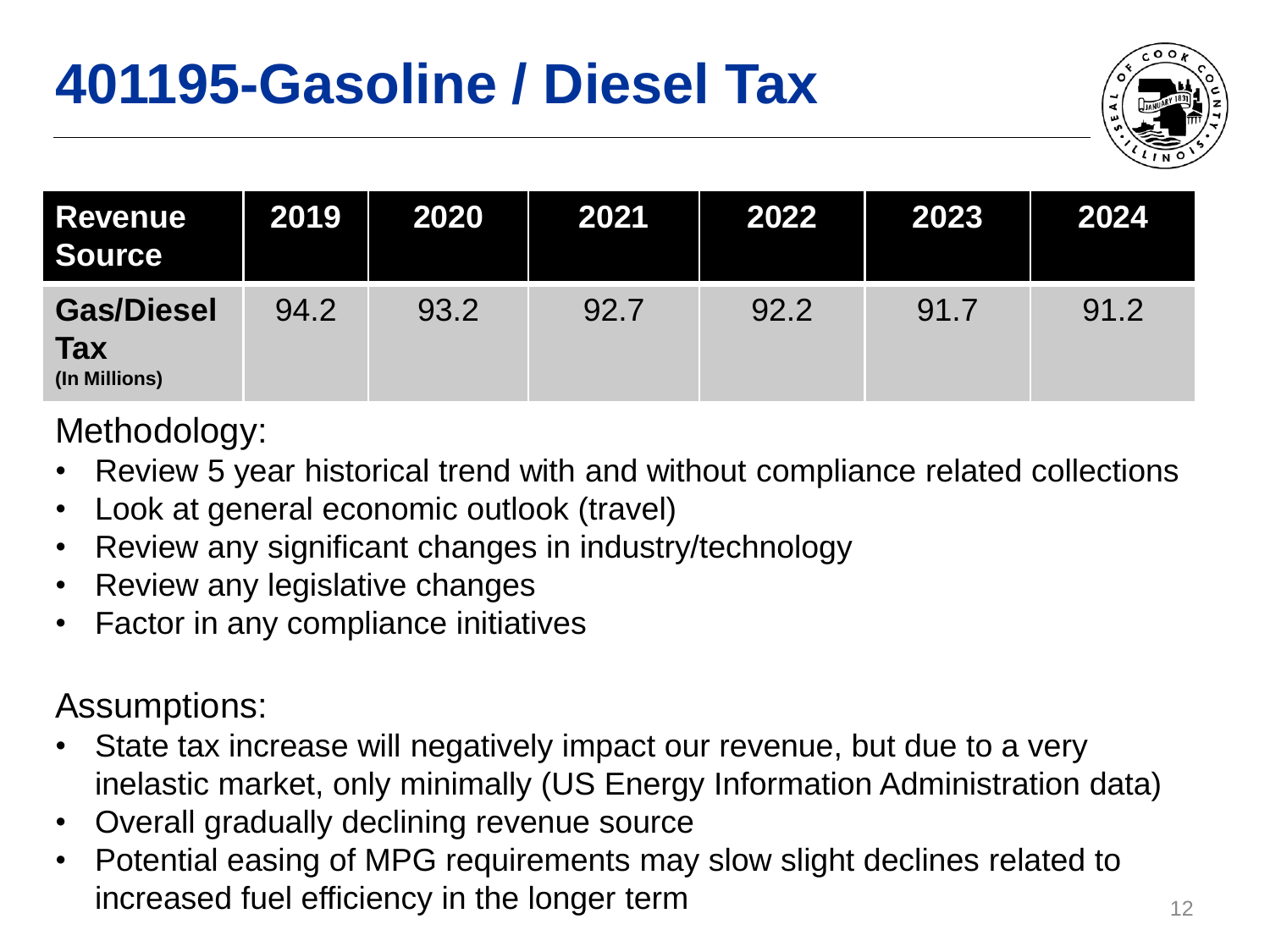## **401195-Gasoline / Diesel Tax cont.**



| <b>Revenue</b><br><b>Source</b>                  | 2019 | 2020 | 2021 | 2022 | 2023 | 2024 |
|--------------------------------------------------|------|------|------|------|------|------|
| <b>Gas/Diesel</b><br><b>Tax</b><br>(In Millions) | 94.2 | 93.2 | 92.7 | 92.2 | 91.7 | 91.2 |

Out Year Methodology:

- Considered a 7 Year linear regression, 20 year CAGR and 3 year CAGR
- All of which yielded results with little variation consistent with DOR assertion of inelasticity.
- Selected the 20 year CAGR as it projected the more moderate decline.

#### Out Year Assumptions:

- Gas tax revenues will continue to fall in accordance with the 20 year trend.
- Ostensibly due to more fuel efficient vehicles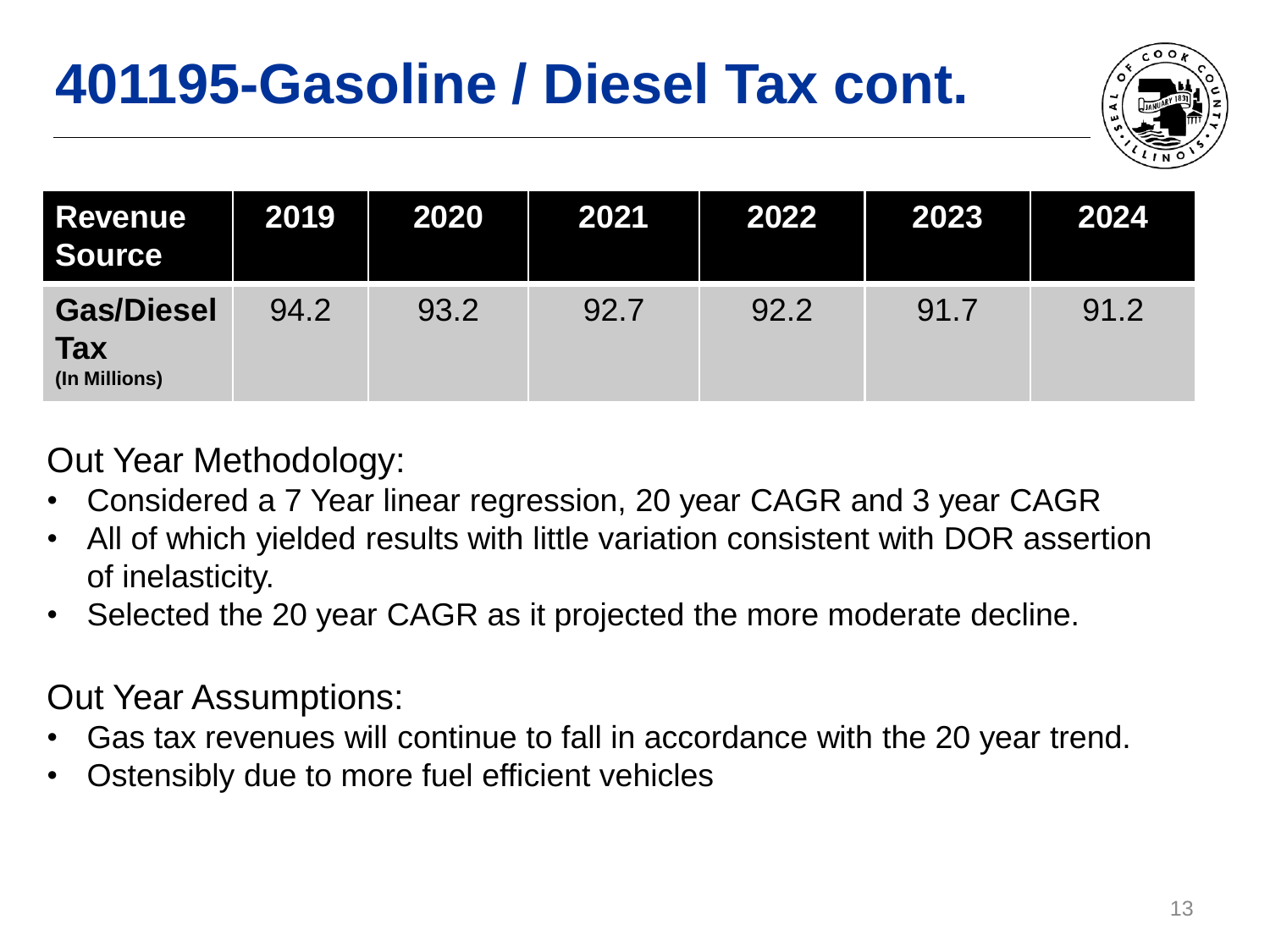## **401215-Alcoholic Beverage Tax**



| <b>Revenue</b><br><b>Source</b>                      | 2019 | 2020 | 2021 | 2022 | 2023 | 2024 |
|------------------------------------------------------|------|------|------|------|------|------|
| <b>Alcoholic</b><br><b>Bev. Tax</b><br>(In Millions) | 37.9 | 37.0 | 36.8 | 36.5 | 36.3 | 36.1 |

Methodology:

- Review 5 year historical trend with and without compliance related collections
- Look at general economic outlook (purchaser potential)
- Review any significant changes in industry
- Review any legislative changes
- Factor in any compliance initiatives

- Trend toward boutique brewers/distillers will continue, albeit still a relatively small portion of overall market
- Compliance will continue to monitor new producers
- Success of local sports franchises give small boost to market
- Overall gradually declining revenue source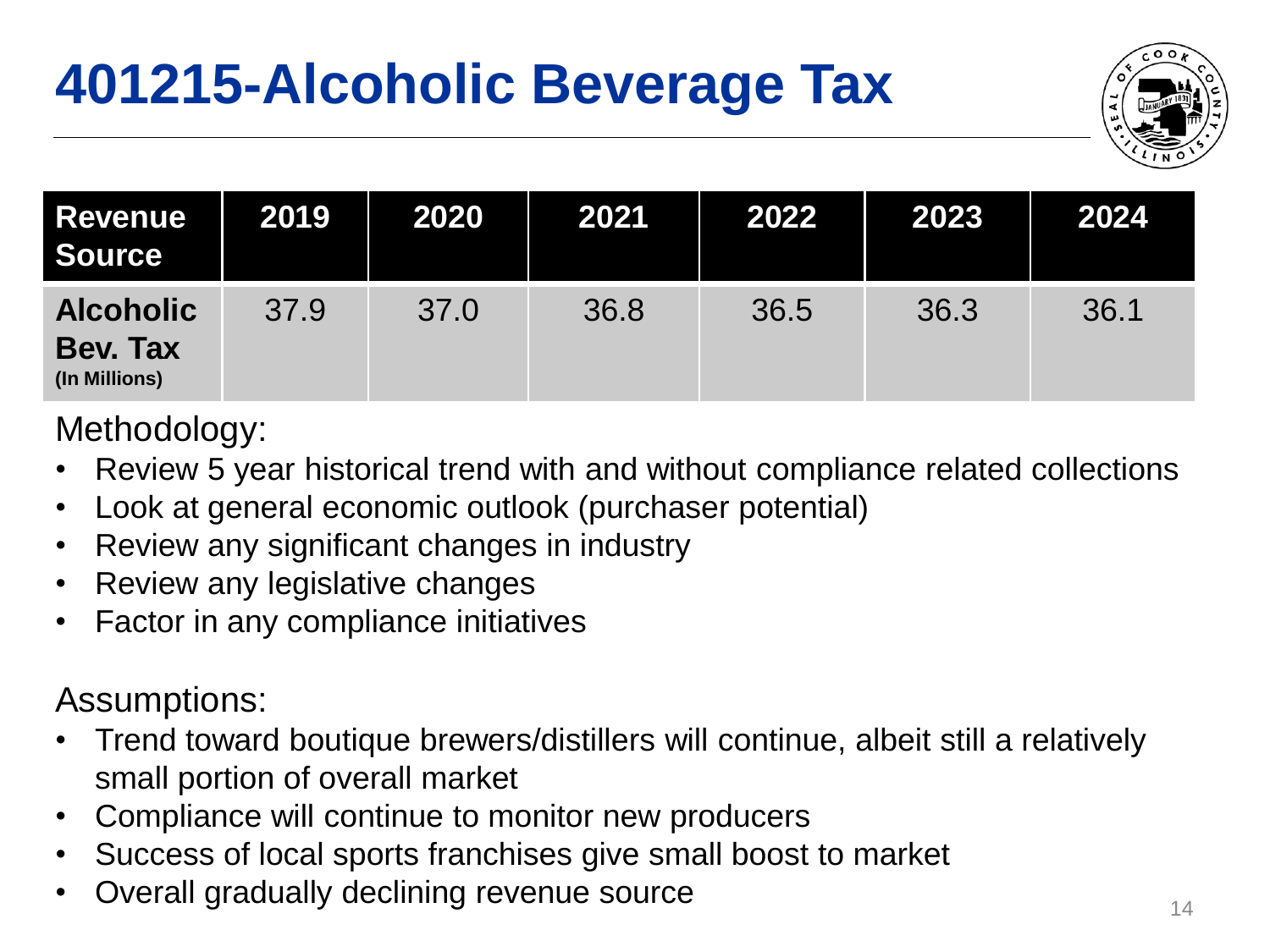## **401215-Alcoholic Beverage Tax cont.**



| <b>Revenue</b><br><b>Source</b>               | 2019 | 2020 | 2021 | 2022 | 2023 | 2024 |
|-----------------------------------------------|------|------|------|------|------|------|
| <b>Alcoholic</b><br>Bev. Tax<br>(In Millions) | 37.9 | 37.0 | 36.8 | 36.5 | 36.3 | 36.1 |

Out Year Methodology:

- Considered a 7 year linear regression, 7 year CAGR and 3 year CAGR
- Selected the 3 year CAGR as the more conservative option.

Out Year Assumptions:

• Trend toward boutique brewers/distillers will continue, but still a relatively small portion of overall market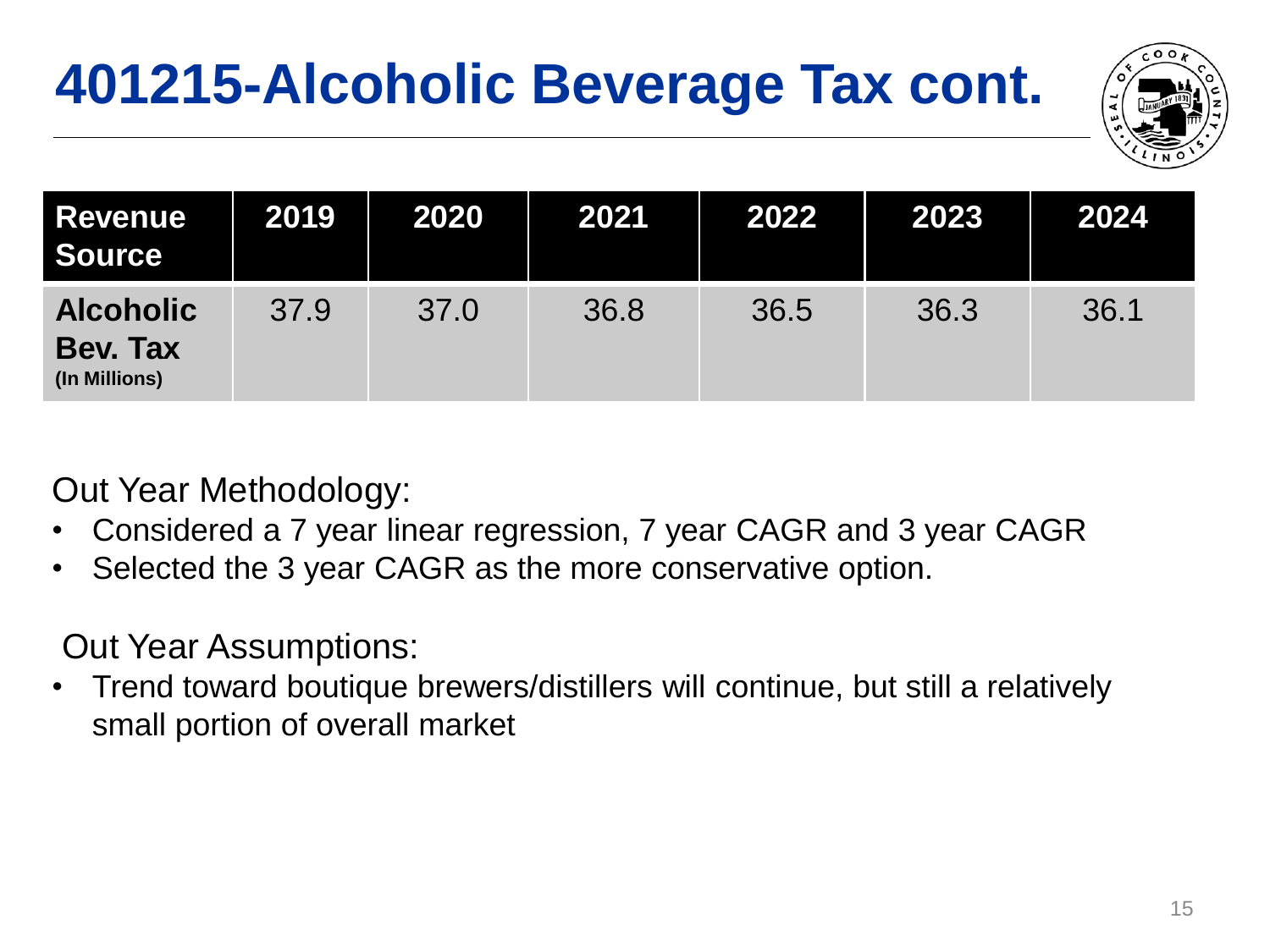### **401355-Amusement Tax**



| <b>Revenue</b><br><b>Source</b>                 | 2019 | 2020 | 2021 | 2022 | 2023 | $\sqrt{U_{\text{N}}\Omega}$<br>2024 |
|-------------------------------------------------|------|------|------|------|------|-------------------------------------|
| <b>Amusement</b><br><b>Tax</b><br>(In Millions) | 39.8 | 39.3 | 40.0 | 40.7 | 41.5 | 42.6                                |

Methodology:

- Review 5 year historical trend with and without compliance related collections
- Look at general economic outlook (purchaser potential)
- Look for any new venues that will have a significant impact
- Review any legislative changes
- Factor in any compliance initiatives

- Success of local sports franchises should yield one or more playoff teams in a major sport
- Slowly increasing prices at sports venues and live theaters
- Potential decline in movie theaters as no scheduled releases in the major film franchises in 2020
- Compliance targets likely to be smaller than in past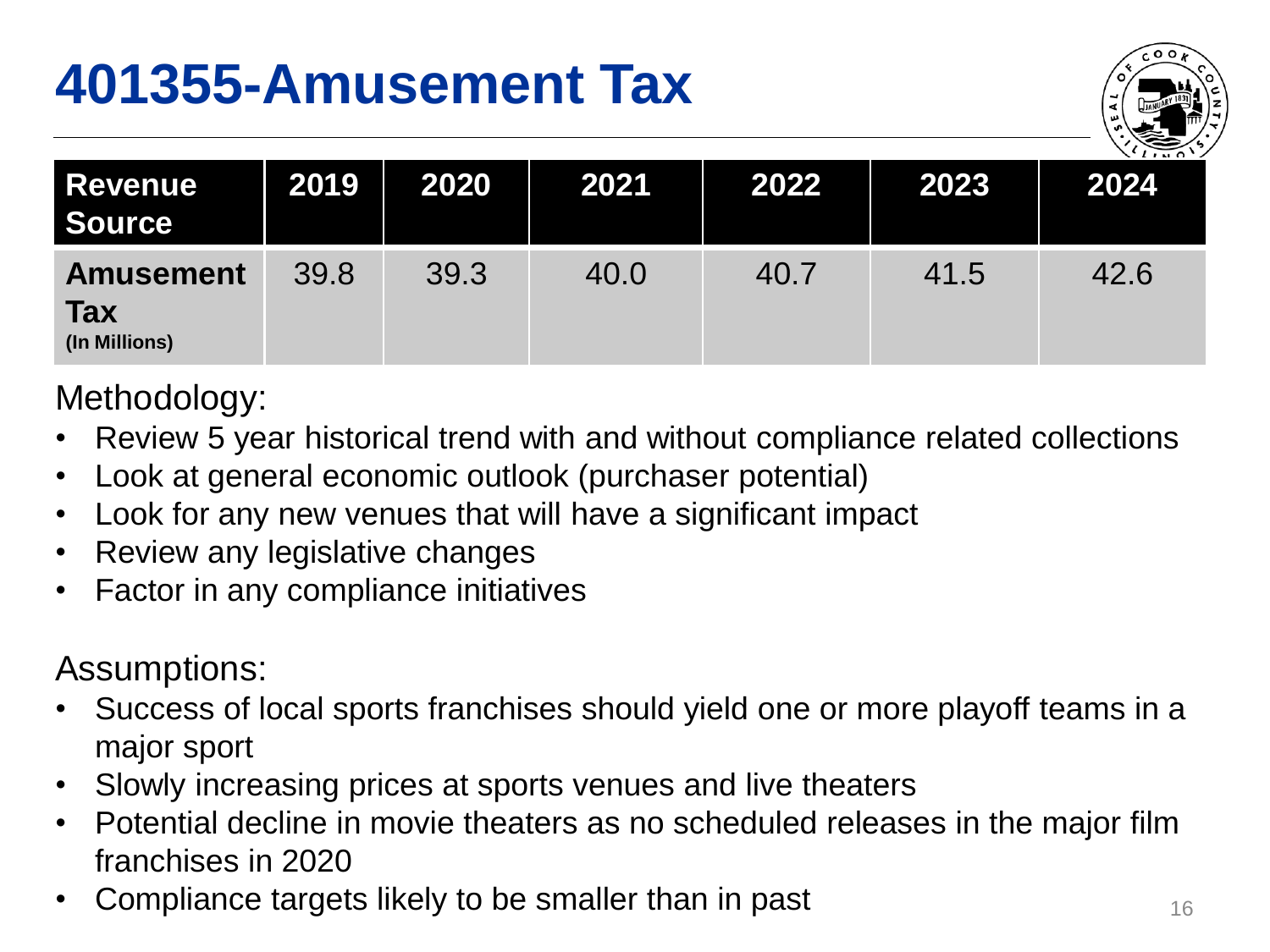### **401355-Amusement Tax cont.**



| <b>Revenue</b><br><b>Source</b>                 | 2019 | 2020 | 2021 | 2022 | 2023 | $\sqrt{1+20}$<br>2024 |
|-------------------------------------------------|------|------|------|------|------|-----------------------|
| <b>Amusement</b><br><b>Tax</b><br>(In Millions) | 39.8 | 39.3 | 40.0 | 40.7 | 41.5 | 42.6                  |

Out Year Methodology:

- Considered a 10 year linear regression, 10 year CAGR and 3 year CAGR
- Opted for the 3 year CAGR as the more conservative option

Out Years Assumptions:

• Slowly increasing prices at sports venues and live theaters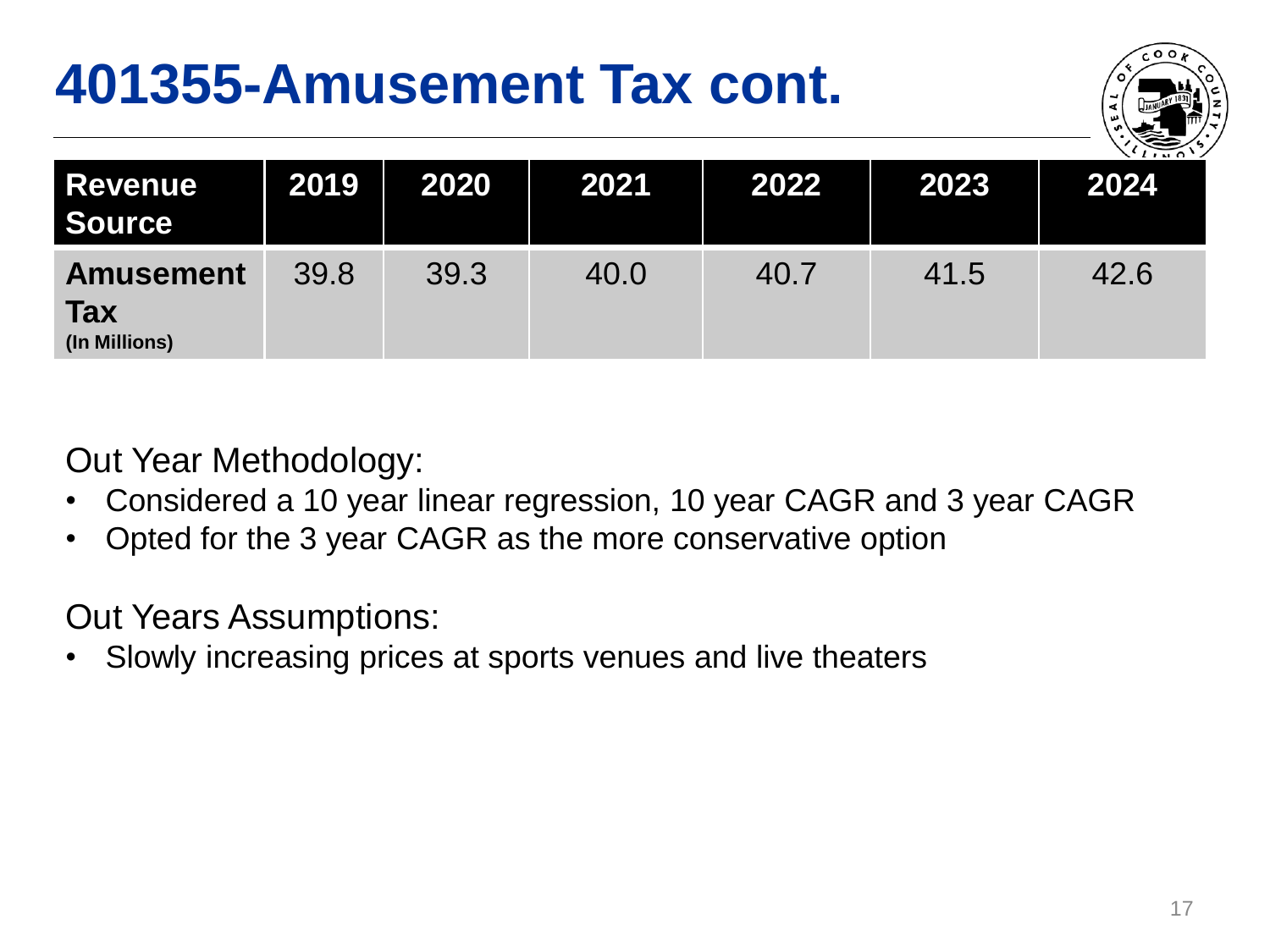#### **401375-Parking Lot and Garage Operation**



| <b>Revenue</b><br><b>Source</b>               | 2019 | 2020 | 2021 | 2022 | 2023 | $\sqrt{(\sqrt{N}a)^2}$<br>2024 |
|-----------------------------------------------|------|------|------|------|------|--------------------------------|
| <b>Parking</b><br><b>Tax</b><br>(In Millions) | 50.4 | 48.5 | 49.4 | 50.2 | 51.1 | 52.0                           |

Methodology:

- Review 5 year historical trend with and without compliance related collections
- Look at general economic outlook (tourism)
- Review any significant changes in industry
- Review any legislative changes
- Factor in any compliance initiatives

- State tax increase will negatively affect our revenue, but its a moderately inelastic market (Concas & Nayak: A Meta Analysis of Parking Price Elasticity; 2012)
- While parts of the industry slowly increase prices for premium spaces, facilitators have begun to drive down mid and lower tier parking prices through online offers
- While compliance targets are likely to be smaller than in past, they are still somewhat plentiful and will continue to be a focus for staff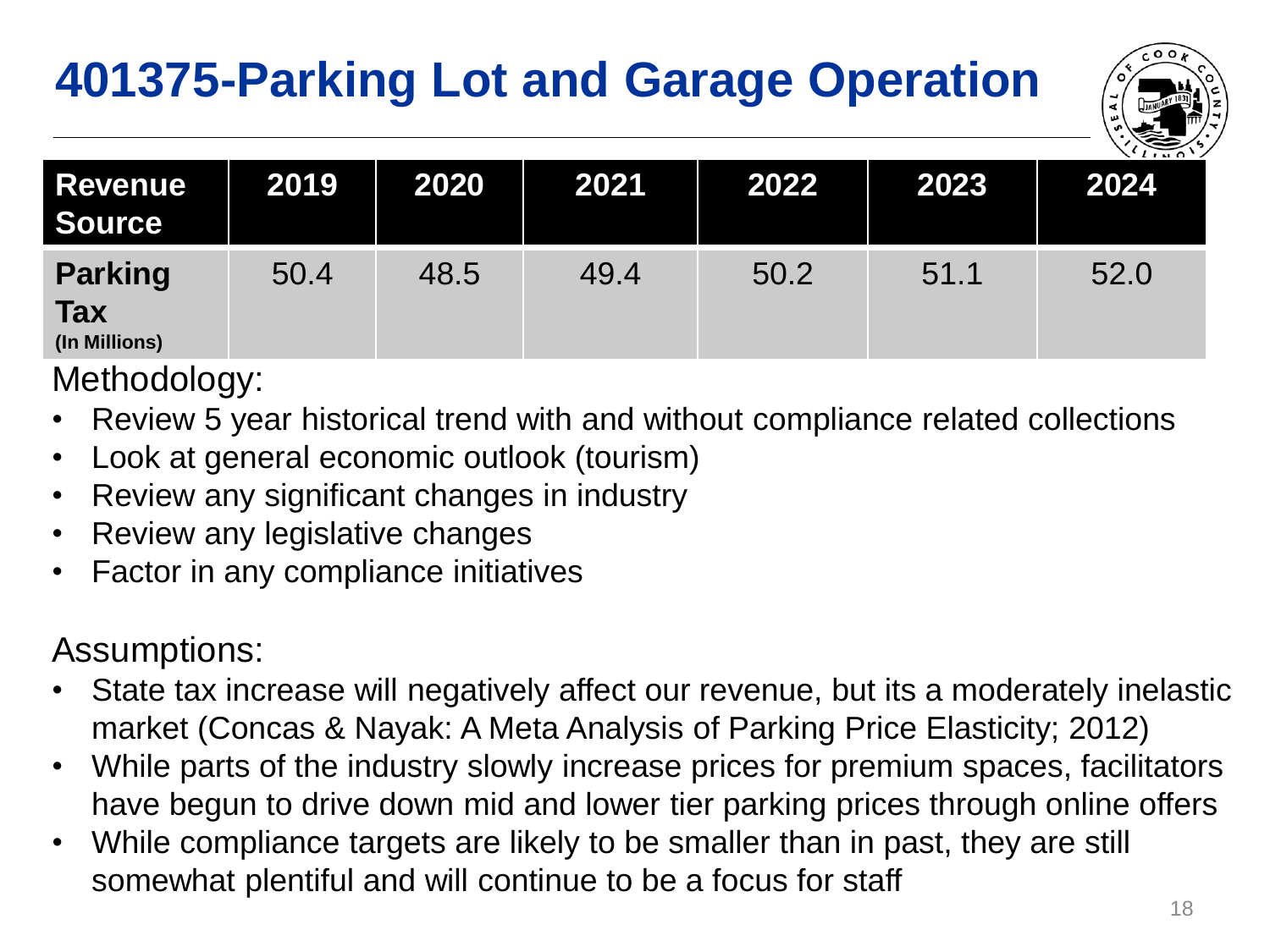

| <b>Revenue</b><br><b>Source</b>               | 2019 | 2020 | 2021 | 2022 | 2023 | 2024 |
|-----------------------------------------------|------|------|------|------|------|------|
| <b>Parking</b><br><b>Tax</b><br>(In Millions) | 50.4 | 48.5 | 49.4 | 50.2 | 51.1 | 52.0 |

Out Year Methodology:

- Considered a 10 year linear regression, 10 year CAGR and 3 year CAGR
- Currently considering 3 year CAGR as the most moderate

Out Year Assumptions:

• A slight increase is consistent with DOR's assumptions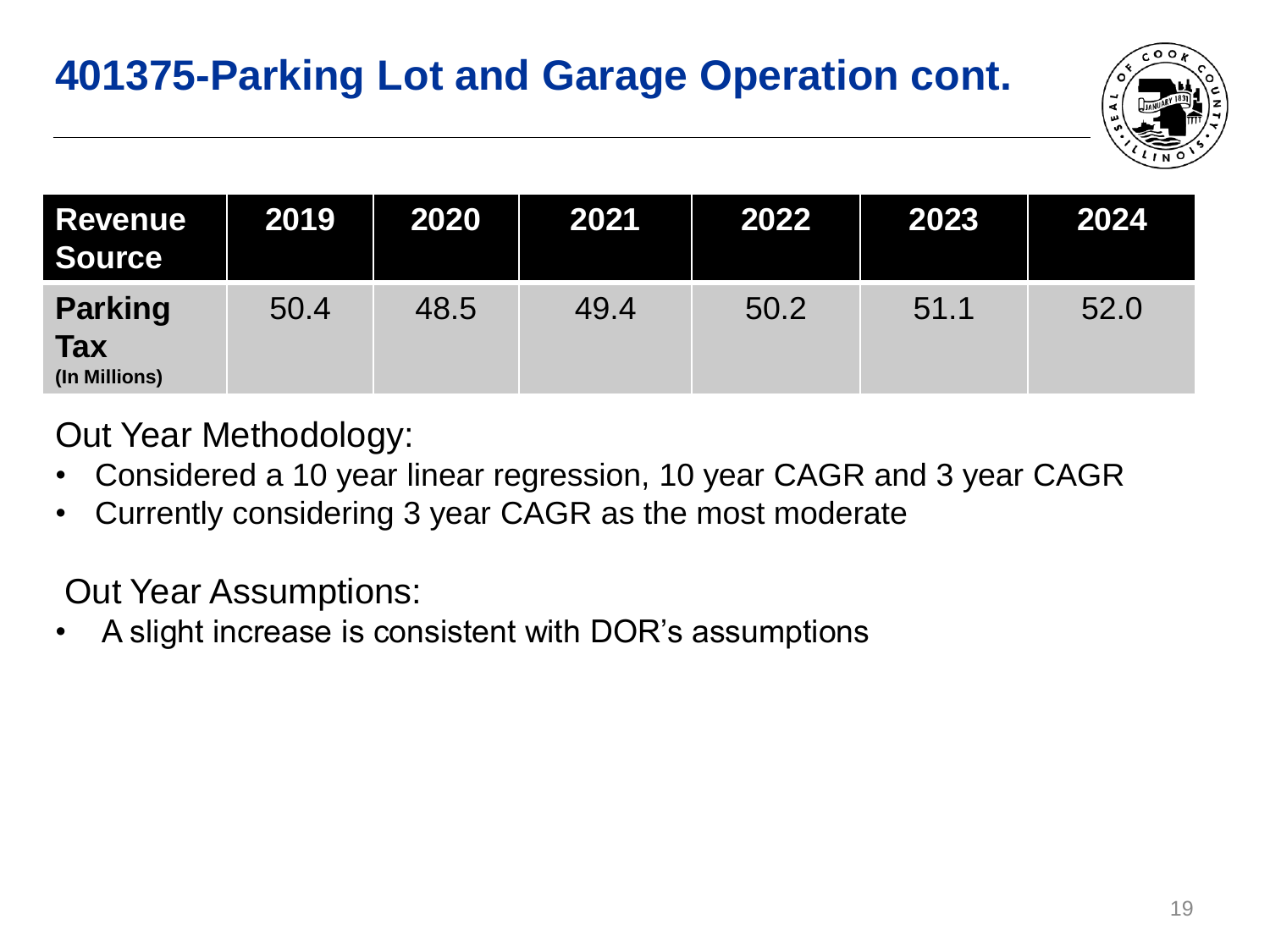

| <b>Revenue</b><br><b>Source</b>                 | 2019  | 2020   | 2021 | 2022 | 2023 | 2024 |
|-------------------------------------------------|-------|--------|------|------|------|------|
| <b>Cigarette</b><br><b>Tax</b><br>(In Millions) | 110.7 | 103.00 | 99.6 | 96.4 | 93.3 | 90.2 |

Methodology:

- Review 5 year historical trend with and without compliance related collections
- Look at general economic outlook (purchaser potential)
- Review any significant changes in industry
- Review any legislative changes
- Factor in any compliance initiatives

- State tax increase will negatively affect our revenue, but this a moderately elastic market (WHO data and internal data)
- State "Raise the Age" legislation will significantly impact consumption
- Overall usage continues to decline after a small uptick earlier this decade
- Compliance continues to be very difficult with smuggling of product from nearby states with significantly lower tax rates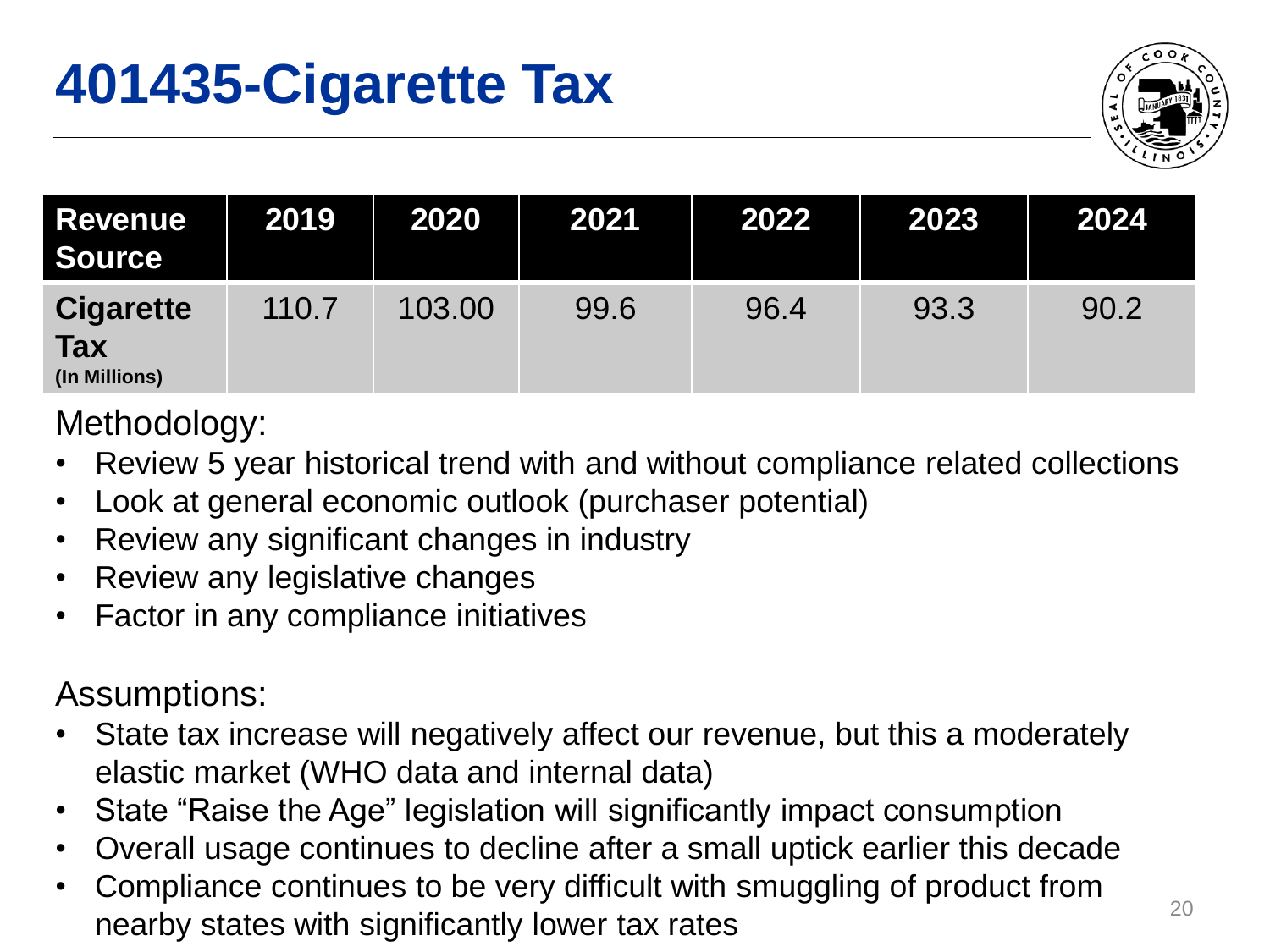

| <b>Revenue</b><br><b>Source</b>                 | 2019  | 2020   | 2021 | 2022 | 2023 | 2024 |
|-------------------------------------------------|-------|--------|------|------|------|------|
| <b>Cigarette</b><br><b>Tax</b><br>(In Millions) | 110.7 | 103.00 | 99.6 | 96.4 | 93.3 | 90.2 |

Out Years Methodology:

- Considered 10 year CAGR, 3 Year CAGR
- Reviewed the average decline during periods of a rate increase
- Reviewed the average "natural" decline of sales over the past four years
- $(-3.24\%)$

Out Years Assumptions:

• Selected average natural decline of about 3.2% for 2021-2024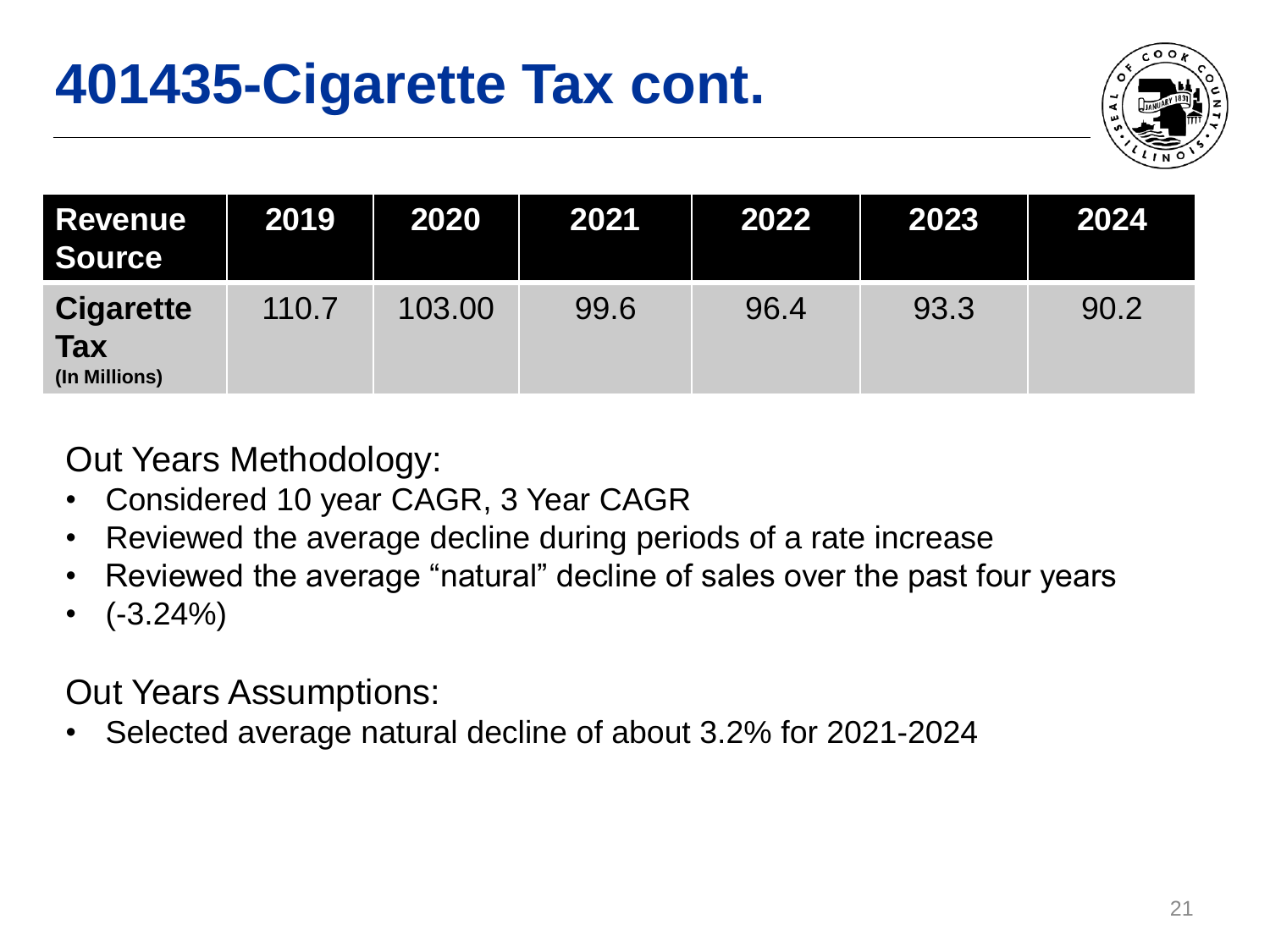## **401555-Hotel Accommodations Tax**



| <b>Revenue</b><br><b>Source</b>   | 2019 | 2020 | 2021 | 2022 | 2023 | 2024 |
|-----------------------------------|------|------|------|------|------|------|
| <b>Hotel Tax</b><br>(In Millions) | 33.3 | 33.8 | 34.0 | 34.9 | 35.8 | 36.7 |

#### Methodology:

- Review 5 year historical trend with and without compliance related collections
- Look at general economic outlook (tourism)
- Review any significant additions to inventory
- Review any legislative changes
- Factor in any compliance initiatives

Assumptions:

• Compliance targets are generally smaller as the look-back period is short (tax enacted in 2016) and major taxpayers tend to be in substantial compliance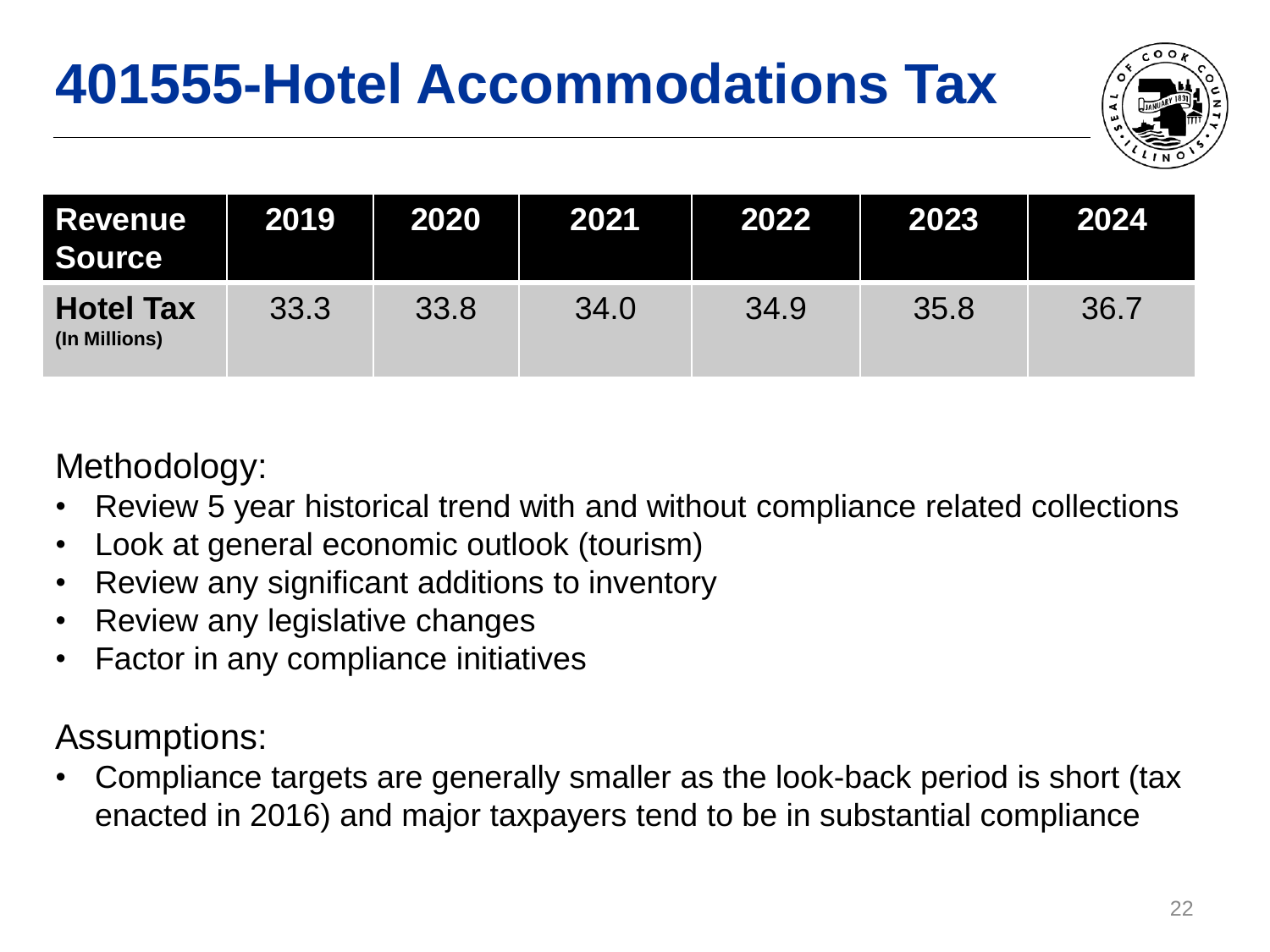#### **401555-Hotel Accommodations Tax cont.**



| <b>Revenue</b><br><b>Source</b>   | 2019 | 2020 | 2021 | 2022 | 2023 | 2024 |
|-----------------------------------|------|------|------|------|------|------|
| <b>Hotel Tax</b><br>(In Millions) | 33.3 | 33.8 | 34.0 | 34.9 | 35.8 | 36.7 |

Out Years Methodology:

- Considered Flat and Based on GDP
- Options limited due to short look back period.
- Settled on GDP

Out Years Assumptions:

- Tax enacted in 2016
- Should be more closely tied to GDP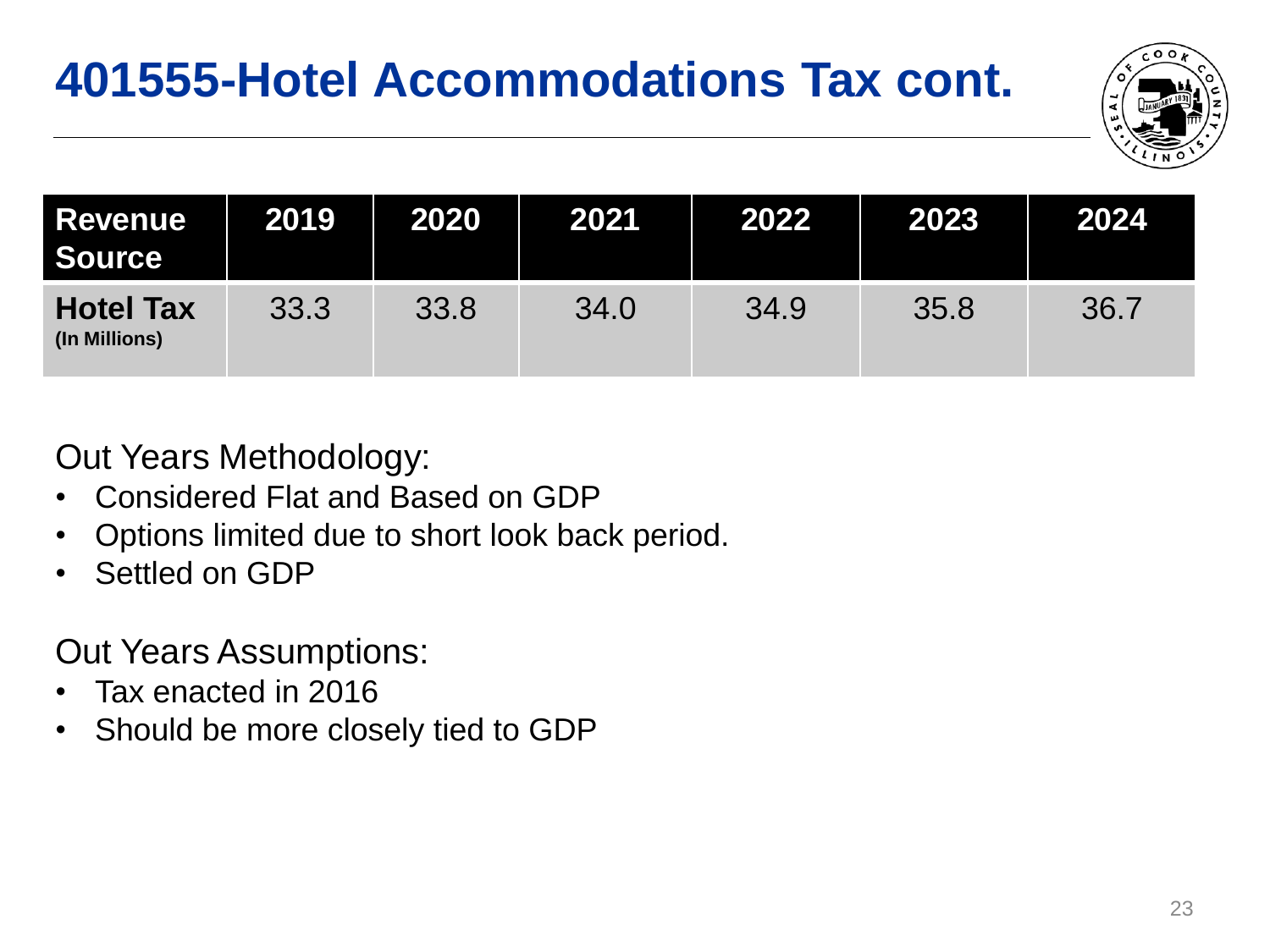#### **Cannabis Tax (New for FY2020)**



| <b>Revenue</b><br>Source                       | 2019 | 2020       | 2021       | 2022       | 2023       | 2024 |
|------------------------------------------------|------|------------|------------|------------|------------|------|
| <b>Cannabis</b><br><b>Tax</b><br>(In Millions) | 3.3  | <b>TBD</b> | <b>TBD</b> | <b>TBD</b> | <b>TBD</b> | TBD  |

Methodology:

- Used Illinois Economic Policy Institute's study on impact of legalizing Marijuana in Illinois
- Adjust for County population (41% of state)

Assumptions:

- 1.5% rate (County has the authority to tax up to 3%)
- Quarter of collection due to State process

Out Years Methodology:

• Grow with regular inflation

Out Years Assumptions:

• Assume long term forecast for inflation 2%